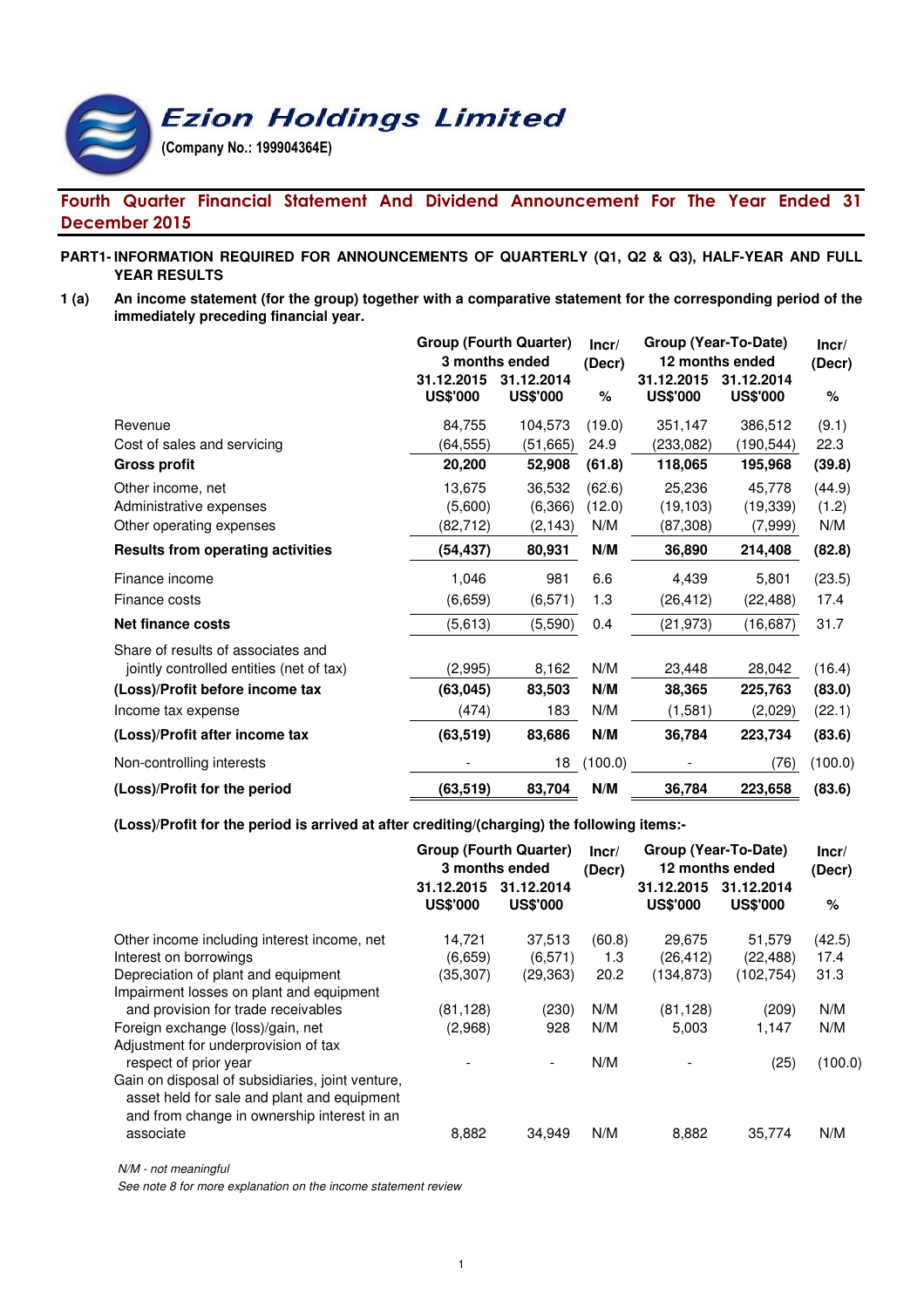**1(b)(i) Statement of financial position (for the issuer and group), together with a comparative statement as at the end of the immediately preceding financial year.**

|                                           | Group                         |                               |                               | Company                       |
|-------------------------------------------|-------------------------------|-------------------------------|-------------------------------|-------------------------------|
|                                           | 31.12.2015<br><b>US\$'000</b> | 31.12.2014<br><b>US\$'000</b> | 31.12.2015<br><b>US\$'000</b> | 31.12.2014<br><b>US\$'000</b> |
| <b>Non-current assets</b>                 |                               |                               |                               |                               |
| Plant and equipment                       | 2,284,117                     | 2,135,580                     | 567                           | 747                           |
| Subsidiaries                              |                               |                               | 1,227,226                     | 1,043,354                     |
| Joint ventures                            | 131,354                       | 104,109                       | 51,759                        | 51,518                        |
| Associates                                | 72,621                        | 68,805                        | 53,982                        | 74,232                        |
| Other assets                              | 11,566                        | 13,832                        | 121                           | 132                           |
|                                           | 2,499,658                     | 2,322,326                     | 1,333,655                     | 1,169,983                     |
| <b>Current assets</b>                     |                               |                               |                               |                               |
| Trade receivables                         | 193,247                       | 159,580                       | 8,077                         | 4,053                         |
| Other current assets                      | 80,188                        | 127,555                       | 48,861                        | 31,651                        |
| Assets held for sale                      | 105,553                       |                               |                               |                               |
| Cash and cash equivalents                 | 229,756                       | 371,510                       | 188,382                       | 316,992                       |
|                                           | 608,744                       | 658,645                       | 245,320                       | 352,696                       |
| <b>Total assets</b>                       | 3,108,402                     | 2,980,971                     | 1,578,975                     | 1,522,679                     |
|                                           |                               |                               |                               |                               |
| <b>Equity</b><br>Share capital            | 536,368                       | 535,654                       | 536,368                       | 535,654                       |
| Perpetual securities                      | 116,499                       | 211,874                       | 116,499                       | 211,874                       |
| Redeemable exchangeable preference shares | 23,464                        | 23,464                        |                               |                               |
| Reserves                                  | (32, 323)                     | (21, 424)                     | (2,915)                       | (980)                         |
| Retained earnings                         | 597,302                       | 563,059                       | 89,508                        | 140,734                       |
| <b>Equity attributable to owners</b>      |                               |                               |                               |                               |
| of the Company                            | 1,241,310                     | 1,312,627                     | 739,460                       | 887,282                       |
| Non-controlling interests                 |                               | (6)                           |                               |                               |
| <b>Total equity</b>                       | 1,241,310                     | 1,312,621                     | 739,460                       | 887,282                       |
| <b>Non-current liabilities</b>            |                               |                               |                               |                               |
| <b>Financial liabilities</b>              | 851,101                       | 892,220                       | 137,312                       | 103,918                       |
| Notes payable                             | 378,691                       | 315,532                       | 378,691                       | 315,532                       |
| Other payables                            | 35,954                        | 33,453                        | 90,185                        | 21,598                        |
| Deferred tax liabilities                  | 449                           |                               |                               |                               |
|                                           | 1,266,195                     | 1,241,205                     | 606,188                       | 441,048                       |
| <b>Current liabilities</b>                |                               |                               |                               |                               |
| Trade payables                            | 116,203                       | 69,886                        | 40                            | 40                            |
| Other payables                            | 60,053                        | 61,732                        | 93,896                        | 120,540                       |
| Liabilities due to assets held for sale   | 42,658                        |                               |                               |                               |
| <b>Financial liabilities</b>              | 375,254                       | 288,292                       | 135,689                       | 70,057                        |
| Provision for taxation                    | 6,729                         | 7,235                         | 3,702                         | 3,712                         |
|                                           | 600,897                       | 427,145                       | 233,327                       | 194,349                       |
| <b>Total liabilities</b>                  | 1,867,092                     | 1,668,350                     | 839,515                       | 635,397                       |
| <b>Total equity and liabilities</b>       | 3,108,402                     | 2,980,971                     | 1,578,975                     | 1,522,679                     |

See note 8 for more explanation on the statement of financial position review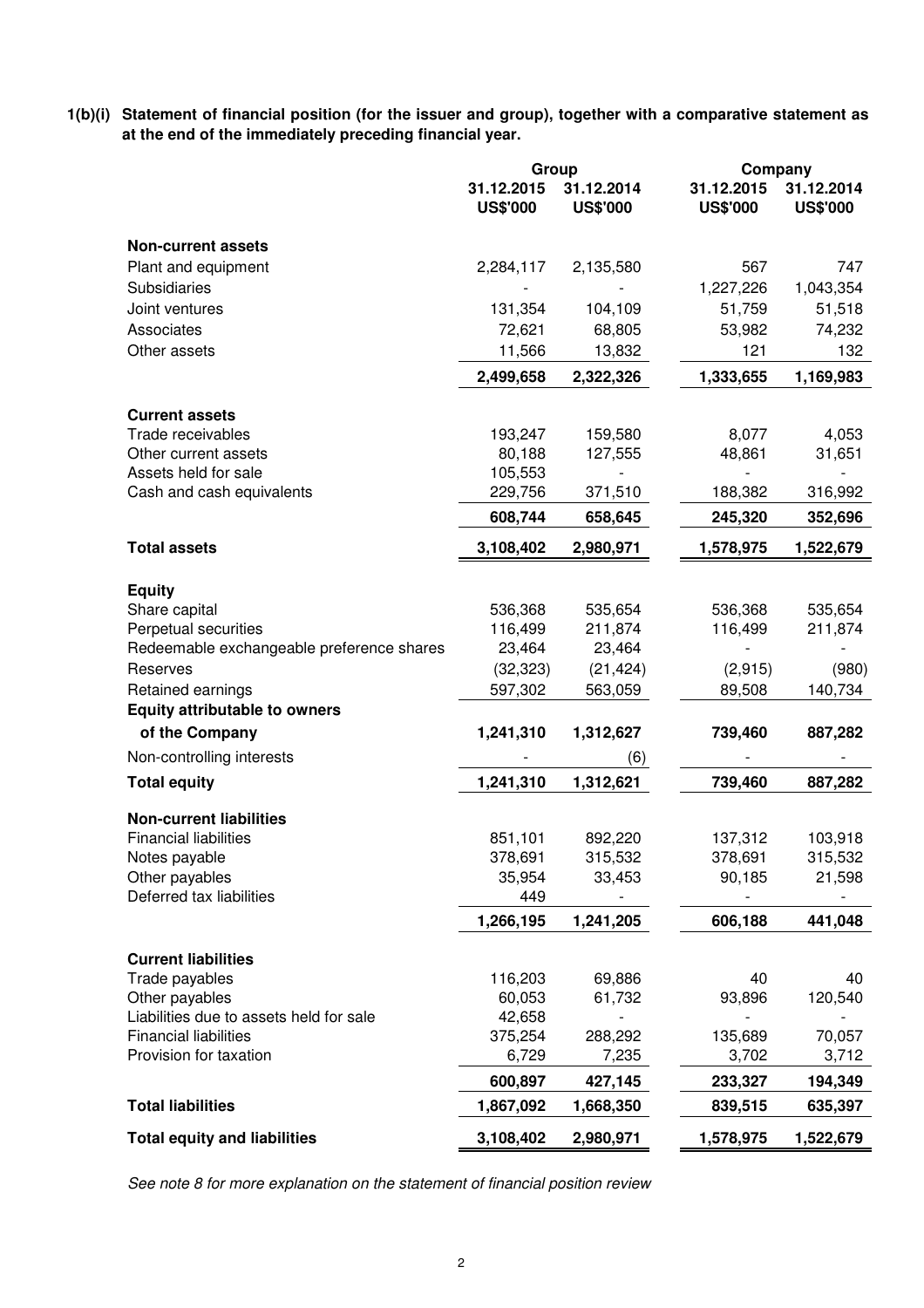### **1(b)(ii) Aggregate amount of group's borrowings and debt securities.**

#### **Amount repayable in one year or less, or on demand**

| As at 31.12.2015 |          |           |          | As at 31.12.2014 |
|------------------|----------|-----------|----------|------------------|
|                  | Secured* | Unsecured | Secured  | Unsecured        |
|                  | US\$'000 | US\$'000  | US\$'000 | US\$'000         |
|                  | 309,821  | 108,091   | 248,542  | 39.750           |

| As at 31.12.2014 |           |  |  |  |  |  |
|------------------|-----------|--|--|--|--|--|
|                  |           |  |  |  |  |  |
| Secured          | Unsecured |  |  |  |  |  |
| US\$'000         | US\$'000  |  |  |  |  |  |
| 248,542          | 39.750    |  |  |  |  |  |

#### **Amount repayable after one year**

|          | As at 31.12.2015 | As at 31.12.2014 |           |
|----------|------------------|------------------|-----------|
| Secured  | Unsecured        | Secured          | Unsecured |
| US\$'000 | US\$'000         | US\$'000         | US\$'000  |
| 851,101  | 378,691          | 892.220          | 315,532   |

\* Included in the secured amount repayable in one year or less, or on demand are Liabilities Due To Assets Held For Sale secured with the Assets Held For Sale to be settled upon completion of the sale.

#### **Details of any collateral**

The Group's vessels are pledged to financial institutions as security for the term loans.

#### **1(b)(iii) Statement of comprehensive income for three months ended 31 December 2015**

|                                                                                                                                                 | 31.12.2015      | <b>Group (Fourth Quarter)</b><br>3 months ended<br>31.12.2014 | Incr/<br>(Decr) | 31.12.2015      | Group (Year-To-Date)<br>12 months ended<br>31.12.2014 | Incr/<br>(Decr) |  |
|-------------------------------------------------------------------------------------------------------------------------------------------------|-----------------|---------------------------------------------------------------|-----------------|-----------------|-------------------------------------------------------|-----------------|--|
|                                                                                                                                                 | <b>US\$'000</b> | <b>US\$'000</b>                                               | %               | <b>US\$'000</b> | <b>US\$'000</b>                                       | %               |  |
| (Loss)/Profit after tax                                                                                                                         | (63, 519)       | 83,686                                                        | N/M             | 36,784          | 223,734                                               | (83.6)          |  |
| Other comprehensive income                                                                                                                      |                 |                                                               |                 |                 |                                                       |                 |  |
| Items that may be reclassified subsequently to<br>profit or loss:                                                                               |                 |                                                               |                 |                 |                                                       |                 |  |
| Translation differences relating to financial<br>statements of foreign operations<br>Share of foreign currency translation differences          | 1,505           | (3,934)                                                       | N/M             | (6, 409)        | (3,676)                                               | N/M             |  |
| of associates                                                                                                                                   | (504)           |                                                               | $(149)$ 238.3   | 2,155           | (149)                                                 | N/M             |  |
| Exchange differences on monetary items forming<br>part of net investment in foreign operations<br>Effective portion of changes in fair value of | 1,758           | (1,730)                                                       | N/M             | (4,861)         | (3, 149)                                              | N/M             |  |
| cash flow hedges                                                                                                                                | 1,404           | (633)                                                         | N/M             | (406)           | (428)                                                 | (5.1)           |  |
| Exchange differences on disposal of subsidiaries<br>to profit and loss                                                                          |                 | (782)                                                         | N/M             |                 | (782)                                                 | N/M             |  |
| Other comprehensive income for the period                                                                                                       | 4,163           | (7, 228)                                                      | N/M             | (9,521)         | (8, 184)                                              | N/M             |  |
| Total comprehensive income for the period                                                                                                       | (59,356)        | 76,458                                                        | N/M             | 27,263          | 215,550                                               | (87.4)          |  |
| Attributable to:                                                                                                                                |                 |                                                               |                 |                 |                                                       |                 |  |
| Owners of the Company                                                                                                                           | (59, 356)       | 76,476                                                        | N/M             | 27,263          | 215,507                                               | (87.3)          |  |
| Non-controlling interests                                                                                                                       |                 | (18)                                                          | (100.0)         |                 | 43                                                    | (100.0)         |  |
|                                                                                                                                                 | (59, 356)       | 76,458                                                        | N/M             | 27,263          | 215,550                                               | (87.4)          |  |

Note :

There are no tax effects relating to each component of other comprehensive income for the period.

#### **N/M - not meaningful**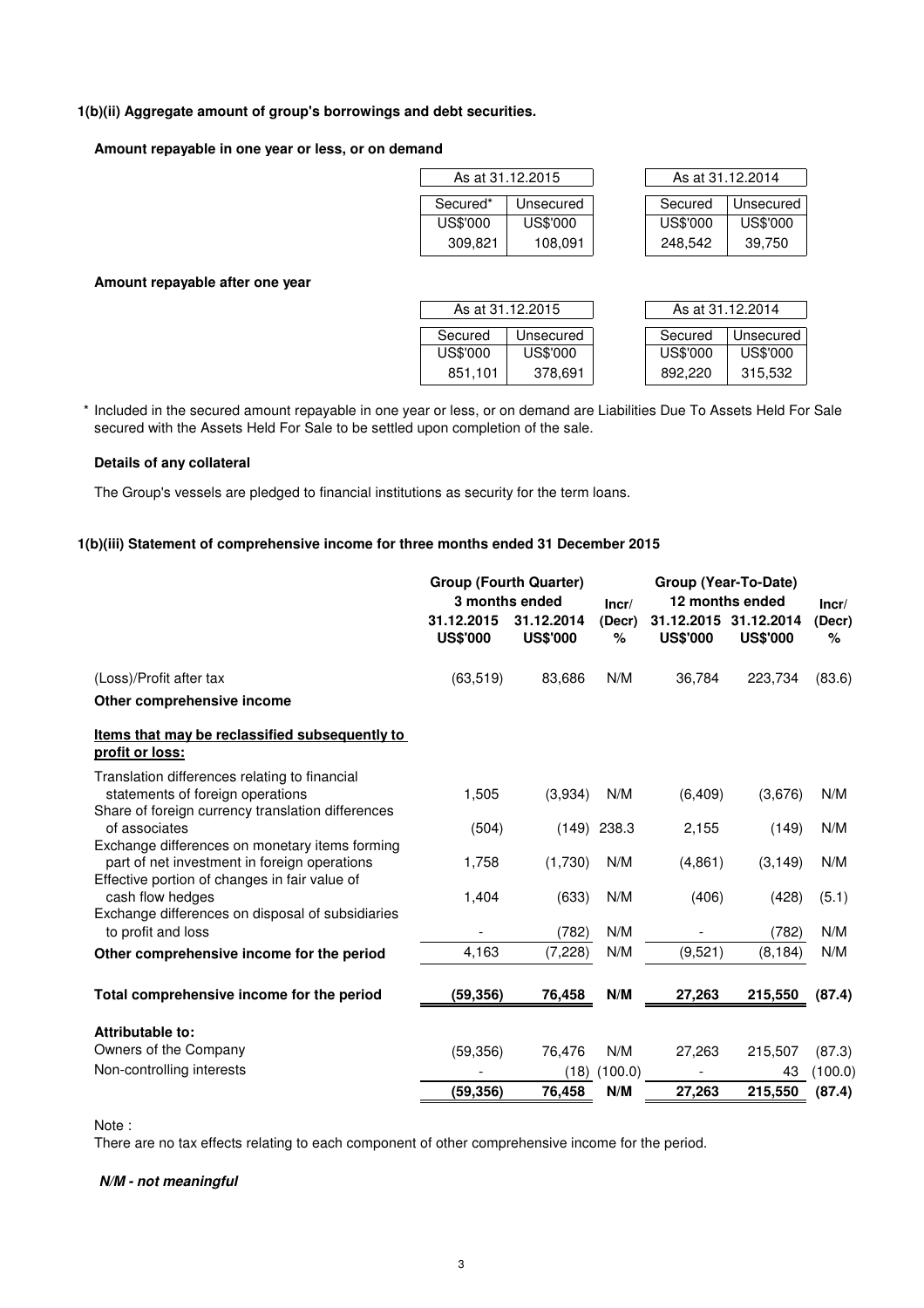**1(c) Statement of cash flows (for the group), together with a comparative statement for the corresponding period of the immediately preceding financial year.**

|                                                                   | <b>Group (Fourth Quarter)</b><br>3 months ended |                               | Group (Year-To-Date)<br>12 months ended |                                          |  |
|-------------------------------------------------------------------|-------------------------------------------------|-------------------------------|-----------------------------------------|------------------------------------------|--|
|                                                                   | 31.12.2015<br><b>US\$'000</b>                   | 31.12.2014<br><b>US\$'000</b> | <b>US\$'000</b>                         | 31.12.2015 31.12.2014<br><b>US\$'000</b> |  |
| Cash flows from operating activities                              |                                                 |                               |                                         |                                          |  |
| (Loss)/Profit after tax                                           | (63, 519)                                       | 83,686                        | 36,784                                  | 223,734                                  |  |
| Adjustments for:                                                  |                                                 |                               |                                         |                                          |  |
| Income tax expense                                                | 474                                             | (183)                         | 1,581                                   | 2,029                                    |  |
| Depreciation expense                                              | 35,307                                          | 29,363                        | 134,873                                 | 102,754                                  |  |
| Gain on disposal of subsidiaries, joint venture, assets held for  |                                                 |                               |                                         |                                          |  |
| sales and plant and equipment and from change in ownership        |                                                 |                               |                                         |                                          |  |
| interest in an associate<br>Finance income                        | (8,882)                                         | (34, 949)                     | (8,882)                                 | (35, 774)                                |  |
| Finance costs                                                     | (1,046)<br>6,659                                | (981)<br>6,571                | (4, 439)<br>26,412                      | (5,801)<br>22,488                        |  |
| Financial guarantee income provided to joint ventures             | (416)                                           | (1,265)                       | (2, 112)                                | (6, 190)                                 |  |
| Impairment loss on plant and equipment and provision              |                                                 |                               |                                         |                                          |  |
| for trade receivables                                             | 81,128                                          | 230                           | 81,128                                  | 209                                      |  |
| Equity-settled share-based payment transactions                   | 505                                             | 478                           | 2,121                                   | 2,050                                    |  |
| Share of results of associates and jointly controlled entities    | 2,995                                           | (8, 162)                      | (23, 448)                               | (28, 042)                                |  |
| Operating cash flow before working capital changes                | 53,205                                          | 74,788                        | 244,018                                 | 277,457                                  |  |
|                                                                   |                                                 |                               |                                         |                                          |  |
| Changes in working capital:<br>Trade receivables and other assets | (35, 109)                                       | (9,366)                       | (81, 238)                               | (46, 463)                                |  |
| Trade and other payables                                          | 15,660                                          | 9,911                         | 49,738                                  | (15,802)                                 |  |
| Cash generated from operating activities                          | 33,756                                          | 75,333                        | 212,518                                 | 215,192                                  |  |
| Income tax paid                                                   | (662)                                           | (305)                         | (3,666)                                 | (1,643)                                  |  |
| Net cash from operating activities                                | 33,094                                          | 75,028                        | 208,852                                 | 213,549                                  |  |
| Cash flows from investing activities                              |                                                 |                               |                                         |                                          |  |
| Purchase of plant and equipment                                   | (38, 575)                                       | (114, 217)                    | (256, 726)                              | (458, 296)                               |  |
| Proceeds from disposal of plant and equipment                     |                                                 | 60                            |                                         | 7,060                                    |  |
| Proceeds from disposal of subsidiary, net of cash disposed        |                                                 | 10,614                        |                                         | 10,614                                   |  |
| Acquisition of subsidiary, net of cash acquired                   |                                                 | 8,432                         |                                         | (18, 011)                                |  |
| Advance payments for purchase of plant and equipment              | (3,724)                                         | (20, 776)                     | (125, 149)                              | (70, 696)                                |  |
| Investments in joint ventures                                     | 973                                             | (2,505)                       | 657                                     | 19,026                                   |  |
| Investments in associate                                          | (218)                                           |                               | (4,707)                                 | (4, 417)                                 |  |
| Investment in available-for-sale investment                       |                                                 |                               |                                         | (11, 267)                                |  |
| Interest received                                                 | 1,692                                           | 3,543                         | 8,099                                   | 6,070                                    |  |
| Net cash used in investing activities                             | (39, 852)                                       | (114, 849)                    | (377, 826)                              | (519, 917)                               |  |
| Cash flows from financing activities                              |                                                 |                               |                                         |                                          |  |
| Proceeds from borrowings                                          | 73,054                                          | 43,729                        | 342,875                                 | 333,700                                  |  |
| Repayment of borrowings                                           | (78,079)                                        | (48, 725)                     | (250, 504)                              | (162, 407)                               |  |
| Proceeds from issuance of notes, net of transaction costs         |                                                 |                               | 87,413                                  | 198,147                                  |  |
| Net proceeds from issuance of ordinary shares                     |                                                 | 53                            | 714                                     | 157,547                                  |  |
| Net proceeds from issuance of perpetual securities                |                                                 | 116,500                       | $\overline{\phantom{a}}$                | 116,500                                  |  |
| Redemption of perpetual securities                                |                                                 | (2,304)                       | (86, 312)                               | (2, 304)                                 |  |
| Repayment of notes                                                |                                                 |                               |                                         | (79, 694)                                |  |
| Repurchase of own shares                                          |                                                 |                               | (1, 378)                                |                                          |  |
| Dividend paid<br>Interest paid                                    | (8,690)                                         | (15, 114)                     | (1, 193)<br>(37, 888)                   | (959)<br>(30, 385)                       |  |
| Net cash (used in)/from financing activities                      | (13, 715)                                       | 94,139                        | 53,727                                  | 530,145                                  |  |
|                                                                   |                                                 |                               |                                         |                                          |  |
| Net (decrease)/increase in cash and cash equivalents              | (20, 473)                                       | 54,318                        | (115, 247)                              | 223,777                                  |  |
| Cash and cash equivalents at beginning of the period              | 245,481                                         | 332,936                       | 371,510                                 | 165,978                                  |  |
| Effect of exchange rate fluctuations                              | 4,748                                           | (15, 744)                     | (26, 507)                               | (18, 245)                                |  |
| Cash and cash equivalents at end of the period                    | 229,756                                         | 371,510                       | 229,756                                 | 371,510                                  |  |

See note 8 for explanation on the statement of cash flows review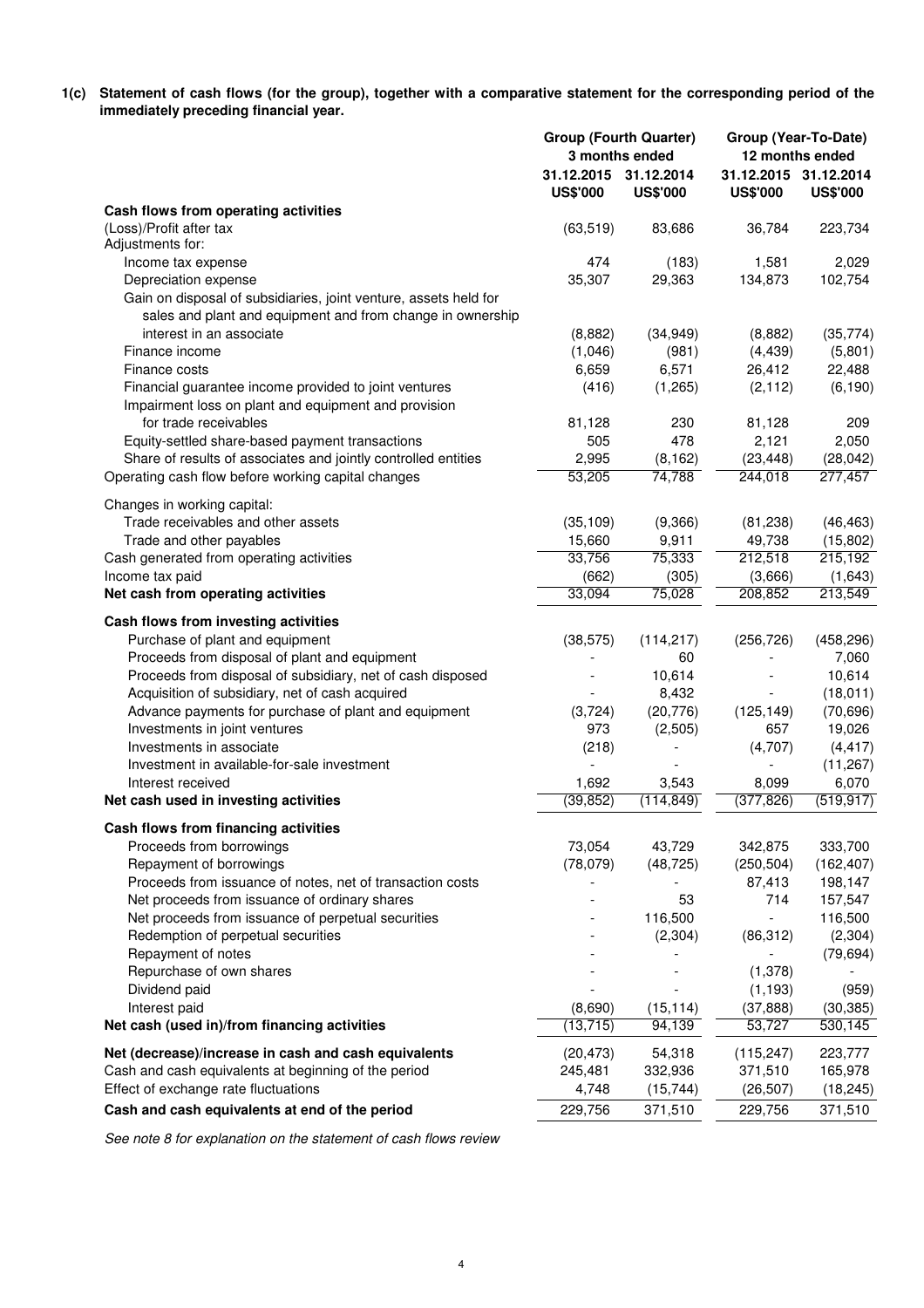**1(d)(i) A statement (for the issuer and group) showing either (i) all changes in equity or (ii) changes in equity other than those arising from capitalisation issues and distributions to shareholders, together with a comparative statement for the corresponding period of the immediately preceding financial year.**

|                                                                                | Share<br>capital | Perpetual<br>securities | Redeemable<br>exchangeable<br>preference<br>shares | Treasury<br>shares | Foreign<br>currency<br>translation<br>reserve | Hedging<br>reserve | <b>Statutory</b><br>reserve | Retained<br>earnings         | Total                 | Non-<br>controlling<br>interests | Total<br>equity        |
|--------------------------------------------------------------------------------|------------------|-------------------------|----------------------------------------------------|--------------------|-----------------------------------------------|--------------------|-----------------------------|------------------------------|-----------------------|----------------------------------|------------------------|
| <b>Group</b>                                                                   | <b>US\$'000</b>  | <b>US\$'000</b>         | <b>US\$'000</b>                                    | <b>US\$'000</b>    | <b>US\$'000</b>                               | <b>US\$'000</b>    | <b>US\$'000</b>             | <b>US\$'000</b>              | <b>US\$'000</b>       | <b>US\$'000</b>                  | <b>US\$'000</b>        |
| At 1 January 2014                                                              | 345,537          | 97,678                  | 23,464                                             | (102)              | (12, 495)                                     | (670)              | (6)                         | 346,936                      | 800,342               | (94)                             | 800,248                |
| Total comprehensive income<br>for the period                                   |                  |                         |                                                    |                    | (7, 723)                                      | (428)              |                             | 223,658                      | 215,507               | 43                               | 215,550                |
| Translations with owners,<br>recognised directly in equity                     |                  |                         |                                                    |                    |                                               |                    |                             |                              |                       |                                  |                        |
| <b>Dividends</b>                                                               |                  |                         |                                                    |                    |                                               |                    |                             | (959)                        | (959)                 |                                  | (959)                  |
| Issue of shares                                                                | 190.117          |                         |                                                    |                    |                                               |                    | ÷,                          | $\overline{\phantom{a}}$     | 190,117               | ÷                                | 190,117                |
| Issue of perpetual securities<br>Accrued perpetual securities<br>distributions |                  | 116,500                 |                                                    |                    |                                               |                    |                             | (8,627)                      | 116,500<br>(8,627)    | $\overline{\phantom{a}}$         | 116,500<br>(8,627)     |
| Redemption of perpetual securities<br>Share-based payment                      | Ĭ.               | (2,304)                 |                                                    |                    |                                               |                    |                             | 1                            | (2, 303)              | ÷                                | (2, 303)               |
| transactions<br>Changes in ownership interests<br>in subsidiaries              |                  |                         |                                                    |                    |                                               |                    |                             | 2,050                        | 2,050                 |                                  | 2,050                  |
| Acquisition of subsidiary with<br>non-controlling interests                    |                  |                         |                                                    |                    |                                               |                    |                             |                              |                       | (6)                              | (6)                    |
| Disposal of subsidiary with                                                    |                  |                         |                                                    |                    |                                               |                    |                             |                              |                       |                                  |                        |
| non-controlling interests<br>At 31 December 2014                               | 535,654          | 211,874                 | 23,464                                             | (102)              | (20, 218)                                     | (1,098)            | (6)                         | 563,059                      | 1,312,627             | 51<br>(6)                        | 51<br>1,312,621        |
|                                                                                |                  |                         |                                                    |                    |                                               |                    |                             |                              |                       |                                  |                        |
| At 1 January 2015                                                              | 535,654          | 211,874                 | 23,464                                             | (102)              | (20, 218)                                     | (1,098)            | (6)                         | 563,059                      | 1,312,627             | (6)                              | 1,312,621              |
| Total comprehensive income<br>for the period<br>Translations with owners,      |                  |                         |                                                    |                    | (9, 115)                                      | (406)              |                             | 36,784                       | 27,263                |                                  | 27,263                 |
| recognised directly in equity<br><b>Dividends</b>                              |                  |                         |                                                    |                    |                                               |                    |                             | (1, 193)                     | (1, 193)              | L,                               | (1, 193)               |
| <b>Issue of shares</b>                                                         | 714              |                         |                                                    |                    |                                               |                    |                             | ÷                            | 714                   |                                  | 714                    |
| Accrued perpetual securities                                                   |                  |                         |                                                    |                    |                                               |                    |                             |                              |                       |                                  |                        |
| distributions<br>Redemption of perpetual securities                            |                  | (95, 375)               |                                                    |                    |                                               |                    |                             | (12, 520)<br>9,063           | (12,520)<br>(86, 312) |                                  | (12, 520)<br>(86, 312) |
| Repurchase of own shares                                                       |                  |                         |                                                    | (1,378)            |                                               |                    |                             | ٠                            | (1,378)               |                                  | (1,378)                |
| Share-based payment<br>transactions                                            |                  |                         |                                                    |                    |                                               |                    |                             | 2,121                        | 2,121                 |                                  | 2,121                  |
| Changes in ownership interests<br>in subsidiaries                              |                  |                         |                                                    |                    |                                               |                    |                             |                              |                       |                                  |                        |
| Acquisition of non-controlling<br>interests                                    |                  |                         |                                                    |                    |                                               |                    |                             |                              |                       |                                  |                        |
| At 31 December 2015                                                            | 536,368          | 116,499                 | 23,464                                             | (1,480)            | (29, 333)                                     | (1,504)            | (6)                         | (12)<br>597,302              | (12)<br>1,241,310     | 6<br>$\blacksquare$              | (6)<br>1,241,310       |
|                                                                                |                  |                         |                                                    |                    | Share                                         | Perpetual          | Treasury                    | Hedging                      | <b>Statutory</b>      | Retained                         | Total                  |
|                                                                                |                  |                         |                                                    |                    | capital                                       | securities         | shares                      | reserve                      | reserve               | earnings                         | equity                 |
| Company                                                                        |                  |                         |                                                    |                    | <b>US\$'000</b>                               | <b>US\$'000</b>    | <b>US\$'000</b>             | <b>US\$'000</b>              | <b>US\$'000</b>       | <b>US\$'000</b>                  | <b>US\$'000</b>        |
| At 1 January 2014                                                              |                  |                         |                                                    |                    | 345,537                                       | 97,678             | (102)                       | $\qquad \qquad \blacksquare$ | (6)                   | 94,521                           | 537,628                |
| Total comprehensive income for the period<br>Translations with owners,         |                  |                         |                                                    |                    |                                               |                    | $\overline{\phantom{a}}$    | (872)                        | $\overline{a}$        | 53,748                           | 52,876                 |
| recognised directly in equity                                                  |                  |                         |                                                    |                    |                                               |                    |                             |                              |                       |                                  |                        |
| <b>Dividends</b>                                                               |                  |                         |                                                    |                    | Ĭ.                                            |                    |                             |                              |                       | (959)                            | (959)                  |
| Issue of shares                                                                |                  |                         |                                                    |                    | 190,117<br>÷,                                 | 116,500            |                             |                              |                       | $\overline{a}$<br>÷,             | 190,117<br>116,500     |
| Issue of perpetual securities<br>Accrued perpetual securities distributions    |                  |                         |                                                    |                    |                                               |                    |                             |                              | L,                    | (8,627)                          | (8,627)                |
| Redemption of perpetual securities                                             |                  |                         |                                                    |                    |                                               | (2, 304)           |                             |                              | $\overline{a}$        | 1                                | (2, 303)               |
| Share-based payment transactions                                               |                  |                         |                                                    |                    | $\overline{a}$                                |                    |                             |                              | $\overline{a}$        | 2,050                            | 2,050                  |
| At 31 December 2014                                                            |                  |                         |                                                    |                    | 535,654                                       | 211,874            | (102)                       | (872)                        | (6)                   | 140,734                          | 887,282                |
| At 1 January 2015                                                              |                  |                         |                                                    |                    | 535,654                                       | 211,874            | (102)                       | (872)                        | (6)                   | 140,734                          | 887,282                |
| Total comprehensive income for the period                                      |                  |                         |                                                    |                    |                                               |                    | ÷,                          | (557)                        | $\overline{a}$        | (48, 697)                        | (49, 254)              |
| Translations with owners,                                                      |                  |                         |                                                    |                    |                                               |                    |                             |                              |                       |                                  |                        |
| recognised directly in equity<br><b>Dividends</b>                              |                  |                         |                                                    |                    | $\overline{a}$                                |                    |                             |                              |                       | (1, 193)                         | (1, 193)               |
|                                                                                |                  |                         |                                                    |                    |                                               |                    |                             |                              |                       |                                  |                        |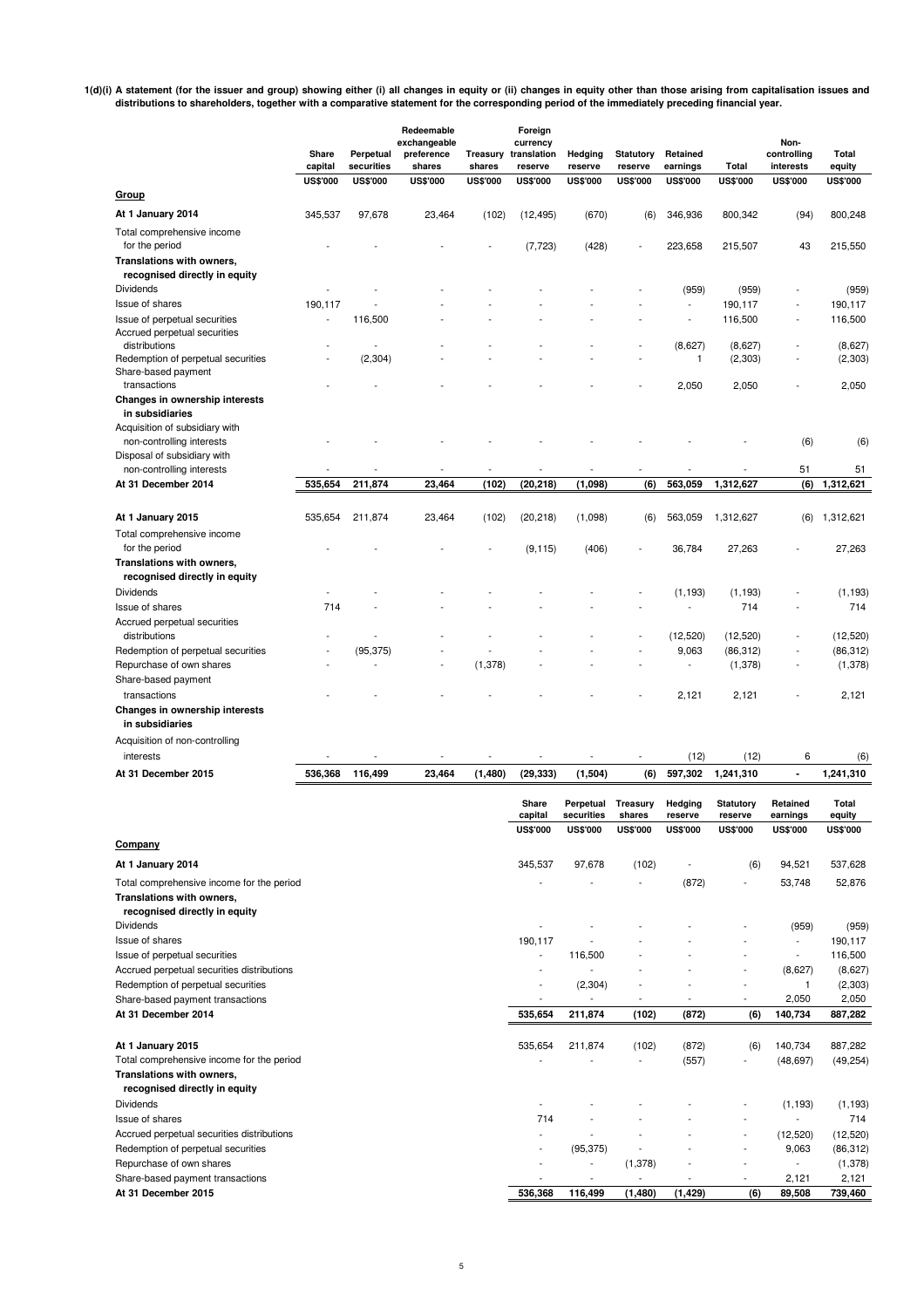**1(d)(ii) Details of any changes in the company's share capital arising from rights issue, bonus issue, share buybacks, exercise of share options or warrants, conversion of other issues of equity securities, issue of shares for cash or as consideration for acquisition or for any other purpose since the end of the previous period reported on. State also the number of shares that may be issued on conversion of all the outstanding convertibles, as well as the number of shares held as treasury shares, if any, against the total number of issued shares excluding treasury shares of the issuer, as at the end of the current financial period reported on and as at the end of the corresponding period of the immediately preceding financial year.**

During first quarter of 2015, 230,400 shares were issued under the Company's Employee Share Option Scheme.

During the second quarter of 2015, 1,489,560 shares were issued under the Company's Employee Share Option Scheme.

During the third quarter of 2015, 233,280 shares were issued under the Company's Employee Share Option Scheme.

All the newly issued shares rank pari passu in all respects with the previously issued shares.

Pursuant to the Share Buyback Mandate approved at the Annual General Meeting on 22 April 2015, the Company repurchased a total of 2,500,000 ordinary shares during the third quarter of 2015. The shares were repurchased by way of market acquisitions at prices ranging from S\$0.545 to S\$0.9125 per share and the total consideration paid including transaction costs was S\$1,892,486. The repurchased shares were reserved as the Company's treasury shares.

As at 31 December 2015, the share capital less treasury shares of the Company was 1,577,756,927 ordinary shares (1,580,940,927 issued ordinary shares less 3,184,000 treasury shares). As at 31 December 2014, the share capital less treasury shares of the Company was 1,578,303,687 ordinary shares (1,578,987,687 issued ordinary shares less 684,000 treasury shares).

As at 31 December 2015 and 31 December 2014, there were 300 redeemable exchangeable preference shares in a subsidiary available for exchange to 19,787,830 ordinary shares of the Company.

#### **1(d)(iii) To show the total number of issued shares excluding treasury shares as at the end of the current financial period and as at the end of the immediately preceding year.**

As at 31 December 2015, the issued and paid up share capital excluding treasury shares of the Company comprised 1,577,756,927 (31 December 2014: 1,578,303,687) ordinary shares.

As at 31 December 2015, subsidiary of the Company has 300 (31 December 2014: 300) redeemable exchangeable preference shares outstanding.

#### **1(d)(iv) A statement showing all sales, transfers, disposal, cancellation and/or use of treasury shares as at the end of the current financial period reported on.**

The movement of treasury shares are as follows: As at 1 January 2015 =  $684.000$  shares Purchase of treasury shares during the period = 2,500,000 shares Transfer of treasury shares during the period  $=$  Nil As at 31 December 2015 = 3,184,000 shares

#### **2. Whether the figures have been audited, or reviewed and in accordance with which auditing standard or practice.**

The figures have not been audited or reviewed by the Company's auditors.

#### **3. Where the figures have been audited or reviewed, the auditors' report (including any qualifications or emphasis of a matter).**

Not applicable.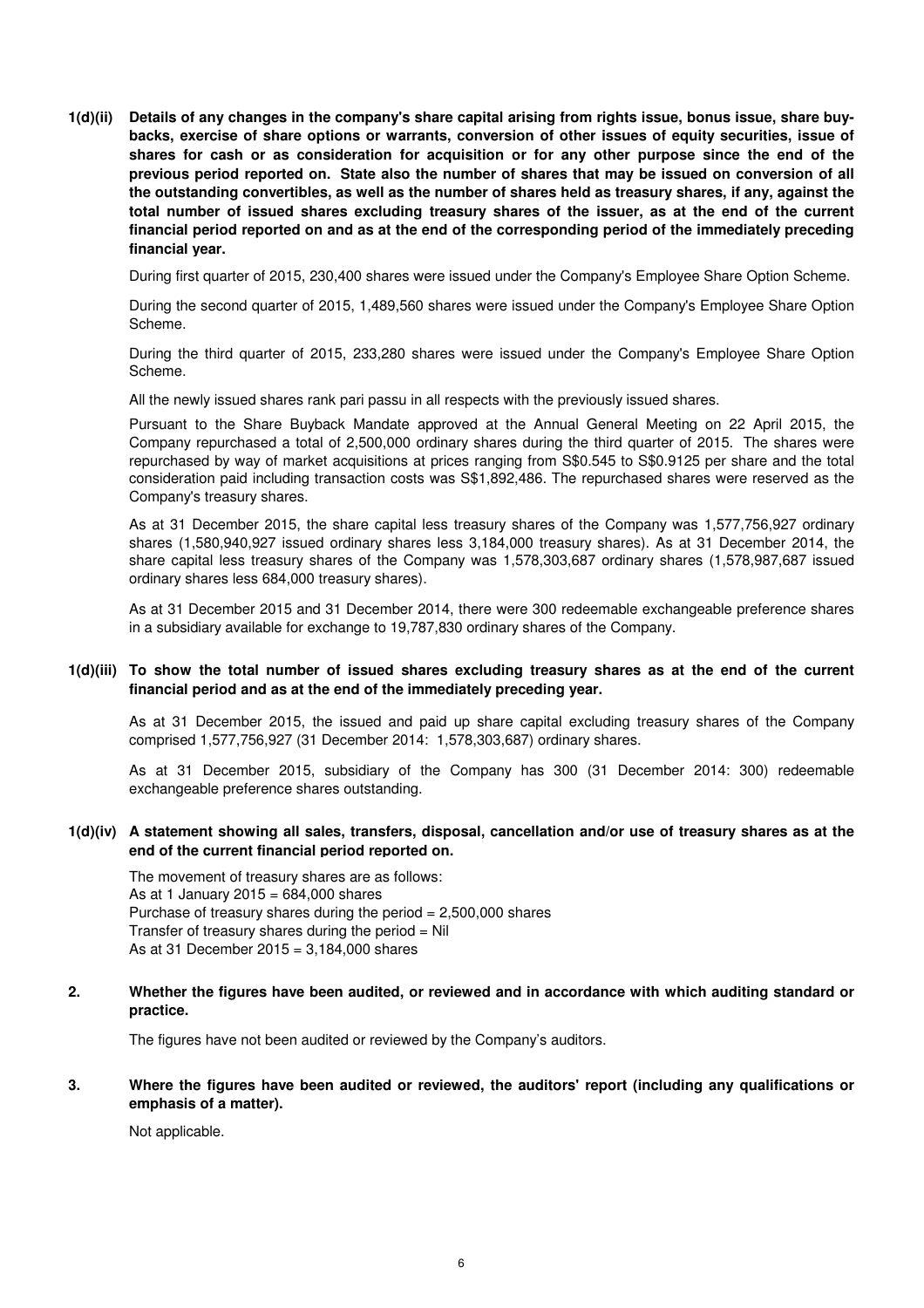#### **4. Whether the same accounting policies and methods of computation as in the issuer's most recently audited annual financial statements have been applied.**

Except as disclosed under item 5 below, the Group has applied the same accounting policies and methods of computation in the financial statements for the current reporting period as that of the audited financial statements for the year ended 31 December 2014.

#### **5. If there are any changes in the accounting policies and methods of computation, including any required by an accounting standard, what has changed, as well as the reasons for, and the effect of, the change.**

The Group has adopted the new and revised FRSs and Interpretation of FRS (INT FRS) that are effective for financial periods beginning 1 January 2015. The adoption of these new and revised FRS and INT FRSs did not have material effect on the financial performance or position of the Group.

**6. Earnings per ordinary share of the group for the current financial period reported on and the corresponding period of the immediately preceding financial year, after deducting any provision for preference dividends:-**

|                                                         | <b>Group (Fourth Quarter)</b><br>3 months ended |                                | Group (Year-To-Date)<br>12 months ended |                                |  |
|---------------------------------------------------------|-------------------------------------------------|--------------------------------|-----------------------------------------|--------------------------------|--|
|                                                         | 31.12.2015                                      | 31.12.2014                     | 31.12.2015                              | 31.12.2014                     |  |
| (a) Based on weighted average<br>number                 | $-4.03$ cts                                     | 5.30 cts                       | $2.33$ cts                              | $16.53$ cts                    |  |
| (b) On a fully diluted basis                            | $-4.03$ cts                                     | 5.20 cts                       | $2.30 \text{ cts}$                      | $16.17 \text{ cts}$            |  |
| Note:                                                   |                                                 |                                |                                         |                                |  |
| Weighted average ordinary shares<br>for calculation of: |                                                 |                                |                                         |                                |  |
| Basic earnings per share<br>Diluted earnings per share* | 1.577.757.000<br>1,577,757,000                  | 1,578,218,000<br>1.608.344.000 | 1.578.433.000<br>1,601,878,000          | 1,352,722,000<br>1,382,848,000 |  |

\* Redeemable exchangeable preference shares and share options were not included in the computation of the diluted earnings per share for the three months ended 31 December 2015 as the potential ordinary shares were anti-dilutive.

#### **7. Net asset value (for the issuer and group) per ordinary share based on the total number of issued shares excluding treasury shares of the issuer at the end of the:-**

# **(a) current financial period reported on; and**

#### **(b) immediately preceding financial year.**

|                                                                                                                                                      | Group                 |           | Company    |            |  |
|------------------------------------------------------------------------------------------------------------------------------------------------------|-----------------------|-----------|------------|------------|--|
|                                                                                                                                                      | 31.12.2015 31.12.2014 |           | 31.12.2015 | 31.12.2014 |  |
| Net asset value per ordinary share<br>based on existing issued share capital<br>excluding treasury shares as at the<br>end of the period reported on | 78.68 cts             | 83.17 cts | 46.87 cts  | 56.22 cts  |  |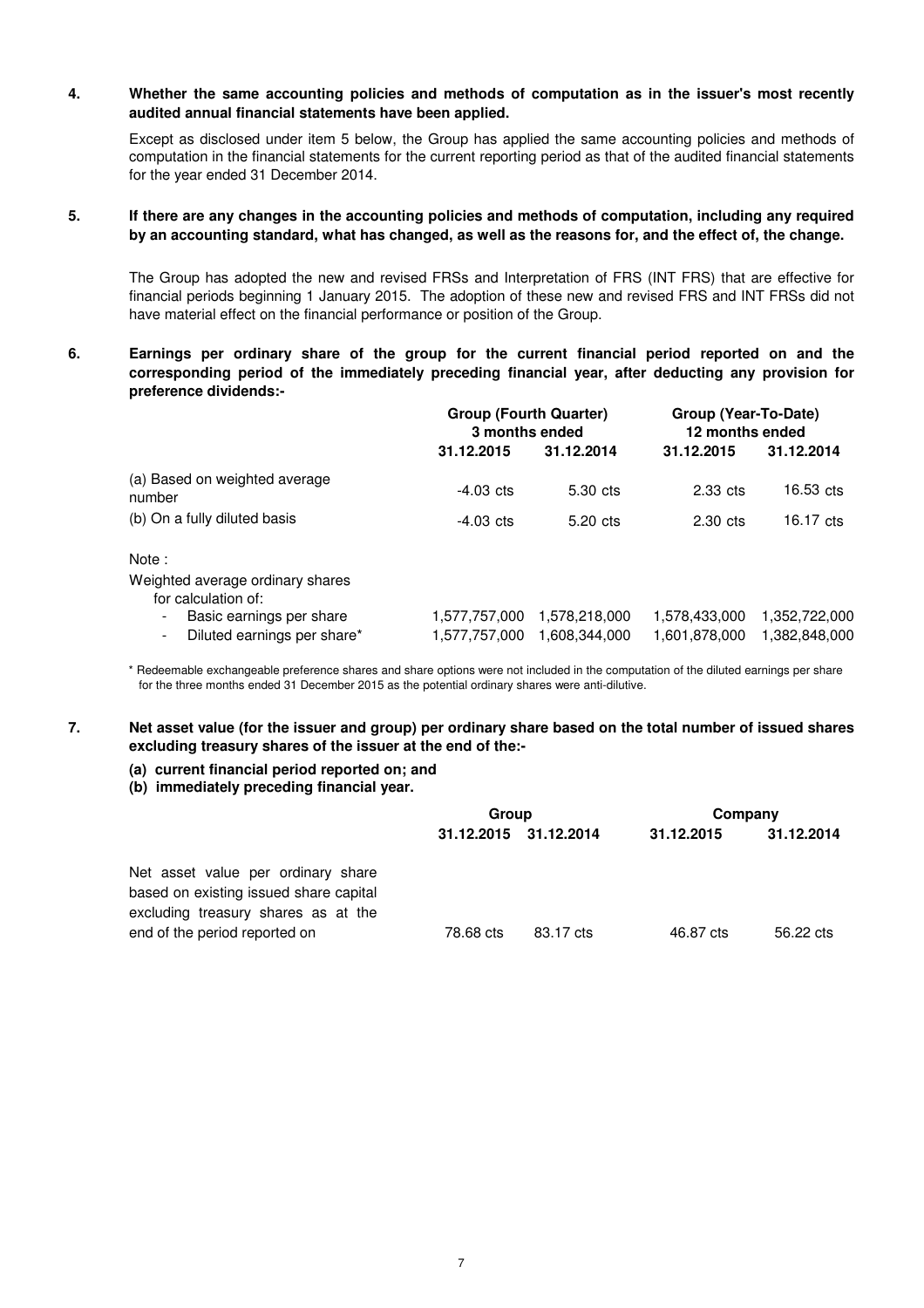**8. A review of the performance of the group, to the extent necessary for a reasonable understanding of the group's business. It must include a discussion of the following:-** 

**(a) any significant factors that affected the turnover, costs, and earnings of the group for the current financial period reported on, including (where applicable) seasonal or cyclical factors; and**

**(b) any material factors that affected the cash flow, working capital, assets or liabilities of the group during the current financial period reported on.**

#### **INCOME STATEMENT REVIEW**

#### **4Q15 vs 4Q14**

The Group's revenue for the three months ended 31 December 2015 ("4Q15") decreased by US\$19.8 million (19.0%) to US\$84.8 million as compared to the corresponding three months ended 31 December 2014 ("4Q14"). The decrease in revenue was mainly due to the absence of contribution from the projects in Queensland, Australia that did not go into additional trains as originally planned.

The cost of sales and servicing for 4Q15 increased by US\$12.9 million (24.9%) to US\$64.6 million as compared to 4Q14. The increase was due to the deployment of additional multi-purpose self-propelled jack-up rigs and Jack-up Rigs (collectively called "Service Rigs").

As a result of the above, the Group's gross profit for 4Q15 decreased by US\$32.7 million (61.8%) to US\$20.2 million as compared to 4Q14.

The decrease in other income in 4Q15 as compared to 4Q14 was mainly due to absence of the gain on disposal of subsidiaries recognised in 4Q14.

The increase in other operating expenses in 4Q15 as compared to 4Q14 was mainly due to impairment losses on plant and equipment and provision for trade receivables amounting to approximately US\$81.1 million in relation to the difficult operating environment caused by the collapse of the fossil fuel prices that has negatively affected the industry and the Group's plan to redeploy some of the existing assets for different usages and different areas of operations.

The lower share of associates and jointly controlled entities' results in 4Q15 as compared to 4Q14 was mainly due to the share of loss from an associated company of the Group which recognised significant impairment losses.

The Group incurred loss before income tax of US\$63.0 million as a result of all the above.

Charter income derived from Singapore flagged vessels are exempted from tax under Section 13A of the Income Tax Act of Singapore. Current period income tax expense of US\$0.5 million relates to the corporate tax expense and withholding tax expense incurred by vessels operating in certain overseas waters.

#### **FY2015 vs FY2014**

The Group's revenue for the year ended 31 December 2015 ("FY2015") decreased by US\$35.4 million (9.1%) to US\$351.1 million as compared to the corresponding year ended 31 December 2014 ("FY2014"). The decrease in revenue was mainly due to the absence of contribution from the projects in Queensland, Australia that did not go into additional trains as originally planned.

The cost of sales and servicing for FY2015 increased by US\$42.5 million (22.3%) to US\$233.1 million as compared to FY2014. The increase was due to the deployment of additional Service Rigs.

As a result of the above, the Group's gross profit for FY2015 decreased by US\$77.9 million (39.8%) to US\$118.1 million as compared to FY2014.

The decrease in other income in FY2015 as compared to FY2014 was mainly due to absence of the gain on disposal of subsidiaries recognised in FY2014.

The increase in other operating expenses in FY2015 as compared to FY2014 was mainly due to impairment losses on plant and equipment and provision for trade receivables amounting to approximately US\$81.1 million in relation to the difficult operating environment caused by the collapse of the fossil fuel prices that has negatively affected the industry and the Group's plan to redeploy some of the existing assets for different usages and different areas of operations

The decrease in finance income in FY2015 as compared to FY2014 was mainly due to lower interest income from loans to Joint Ventures.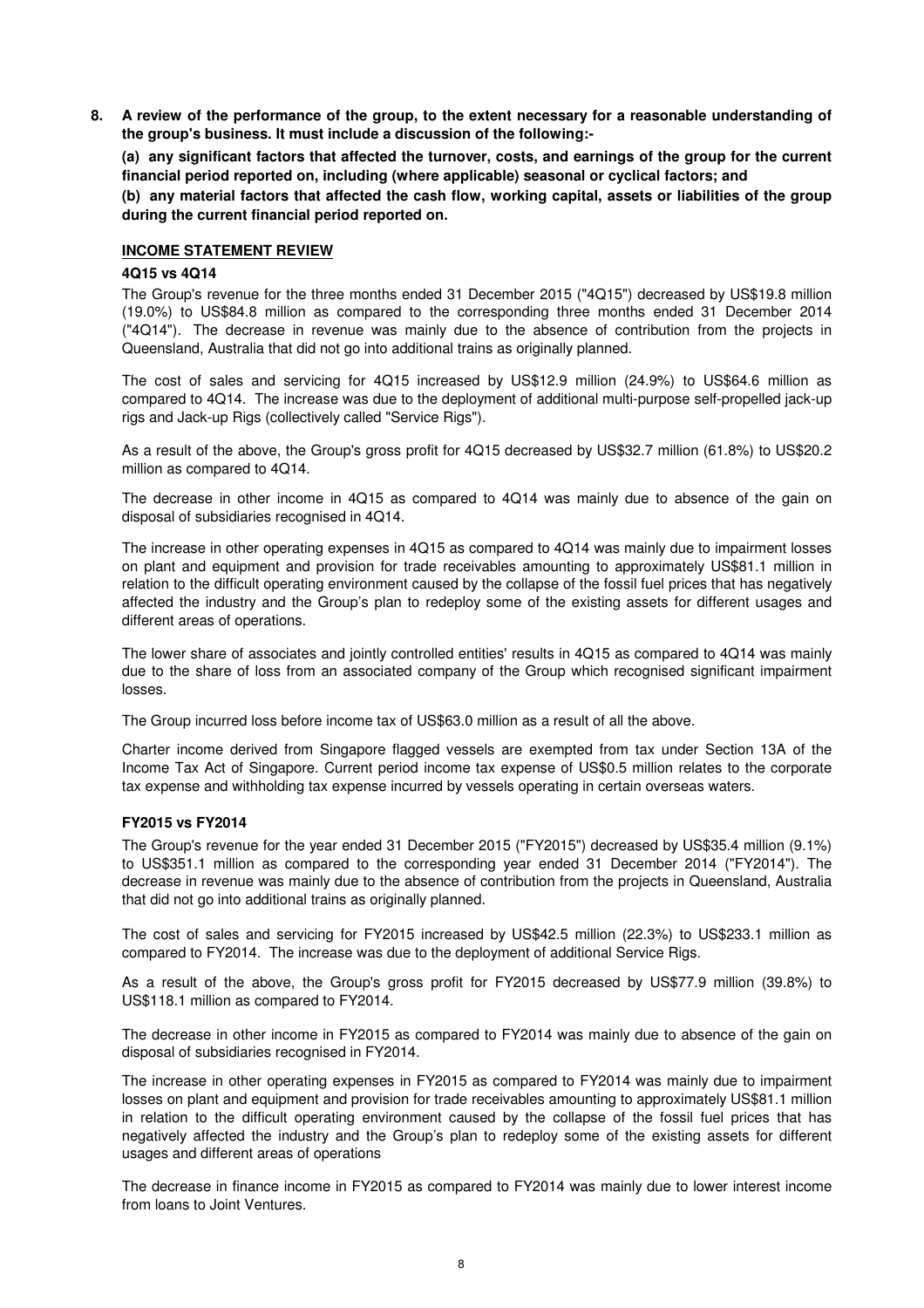The increase in finance costs in FY2015 as compared to FY2014 was due mainly to additional interest expense for the funding of newly delivered Service Rigs.

The lower share of associates and jointly controlled entities' results in FY2015 as compared to FY2014 was mainly due to the share of loss from an associated company of the Group whom recognised significant impairment losses.

As a result of the above, the profit before income tax for FY2015 stands at US\$38.4 million.

Charter income derived from Singapore flagged vessels are exempted from tax under Section 13A of the Income Tax Act of Singapore. Current period income tax expense of US\$1.6 million relates to the corporate tax expense and withholding tax expense incurred by vessels operating in certain overseas waters.

### **STATEMENT OF FINANCIAL POSITION REVIEW**

#### **Non-current Assets**

The Group's Non-current Assets amounted to US\$2,499.7 million as at 31 December 2015. While impairment losses were made on plant and equipment in the last quarter of the year, the Non-current Assets were still higher than the corresponding period mainly due to the continued construction and refurbishment of the Group's Service Rigs during the year. The increase in Joint Ventures was attributable to the share of results of joint ventures, net of tax during the year ended 31 December 2015.

#### **Current Assets**

The Group's Current Assets amounted to US\$608.7 million as at 31 December 2015. The decrease was mainly due to the decrease in Other Current Assets and Cash and Cash Equivalents as a result of investment activities in construction and refurbishment of the Group's Service Rigs. The decrease in Other Current Assets was mainly due to reclassification of advances payments to suppliers to Plant and Equipment. Included in the Other Current Assets were the advance payments and deposits made for the construction of Service Rigs.

#### **Total Liabilities**

The Group's Total Liabilities amounted to US\$1,867.1 million as at 31 December 2015. The increase in Total Liabilities was due mainly to the increase in Trade Payables, issuance of the S\$120 million Notes in August 2015 and additional drawdown of bank borrowings to finance the progress construction, conversion and refurbishment of the Group's Service Rigs. The increase in Trade Payables was mainly due to the deployment of additional units of the Group's Service Rigs. Included in Other Payables were the advance payments and performance deposits received.

#### **Total Equity**

The decrease in Total Equity was attributable to the redemption and cancellation of the S\$125 million perpetual securities in September 2015 and this is offset by profit derived in the year.

# **STATEMENT OF CASH FLOWS REVIEW**

#### **Cash Flow from Operating Activities**

The Group's net cash inflow from operating activities was US\$208.9 million. This was mainly due to the net cash generated by the operations of the Group.

#### **Cash Flow from Investing Activities**

The Group's net cash used in investing activities was US\$377.8 million. This was mainly due to the progress payments made and the deployment of funds towards the construction and refurbishment of the Group's Service Rigs.

#### **Cash Flow from Financing Activities**

The Group's net cash inflow from financing activities was US\$53.7 million. This was mainly due to the increase in Notes payable and increase in bank borrowings to finance the Group's Service Rigs. This is partially offset by repayments of bank borrowings and redemption of perpetual securities during the period.

#### **9. Where a forecast, or a prospect statement, has been previously disclosed to shareholders, any variance between it and the actual results.**

In line with the profit guidance announcement released on SGX-ST on 22 February 2016.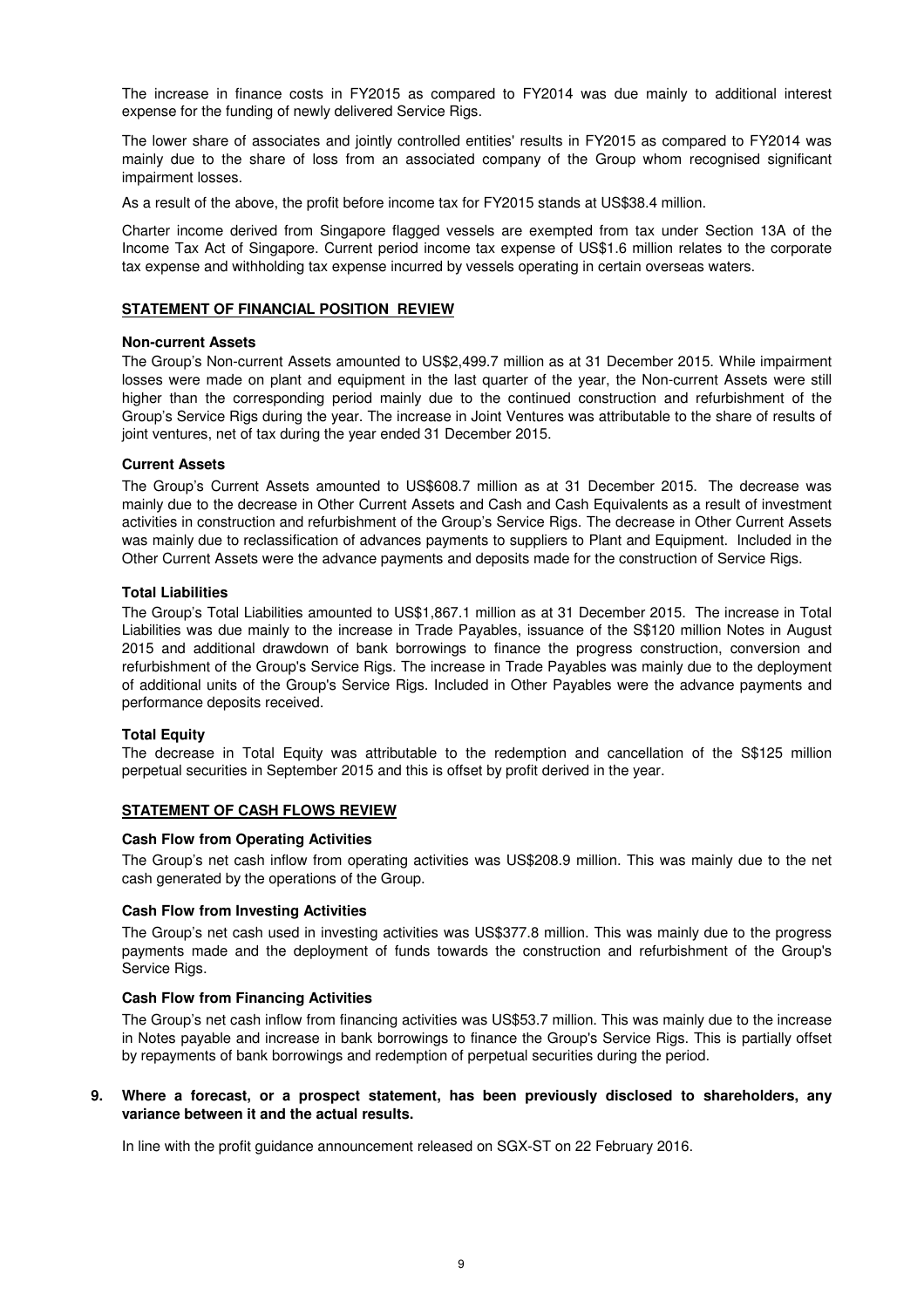## **10. A commentary at the date of the announcement of the significant trends and competitive conditions of the industry in which the group operates and any known factors or events that may affect the group in the next reporting period and the next 12 months.**

With the fossil fuel prices remained depressed, the Oil Majors are expected to continue to reduce capital expenditure on exploration and development. While the focus will be on extraction and production related activities,the lower fuel prices have also prompted tightening of related operating expenditure. This has led to much demanding requests from clients. The Group will continue to explore more tie ups and joint ventures with strategic partners to more efficiently service its customers. It will also continue to explore ways to redeploy its assets to new areas for better returns.

The market condition for financial year 2016 is expected to be continuously very challenging without a recovery of the fuel prices but the management will continue to work very hard to adapt the Group to the difficult environment so as to be able to take advantage when the market recovers.

#### **11. Dividend**

#### **(a) Current Financial Period Reported On**

Any dividend declared for the current financial period reported on? No

### **(b) Corresponding Period of the Immediately Preceding Financial Year**

Any dividend declared for the corresponding period of the immediately preceding financial year? Yes

| Name of Dividend | Final                       |
|------------------|-----------------------------|
| Dividend Type    | Cash                        |
| Dividend Rate    | SGD0.001 per ordinary share |
| Tax Rate         | Tax exempt (one-tier)       |

# **(c) Date payable**

Not applicable

**(d) Books closure date**

Not applicable

**12. If no dividend has been declared/recommended, a statement to that effect**

Not applicable

**13. If the Group has obtained a general mandate from shareholders for IPTs, the aggregate value of such transactions as required under Rule 920(1)(a)(ii). If no IPT mandate has been obtained, a statement to that effect.**

There was no interested person transaction during the period under review.

### **14. Negative confirmation pursuant to Rule 705(5). (Not required for announcement on full year results)**

Not applicable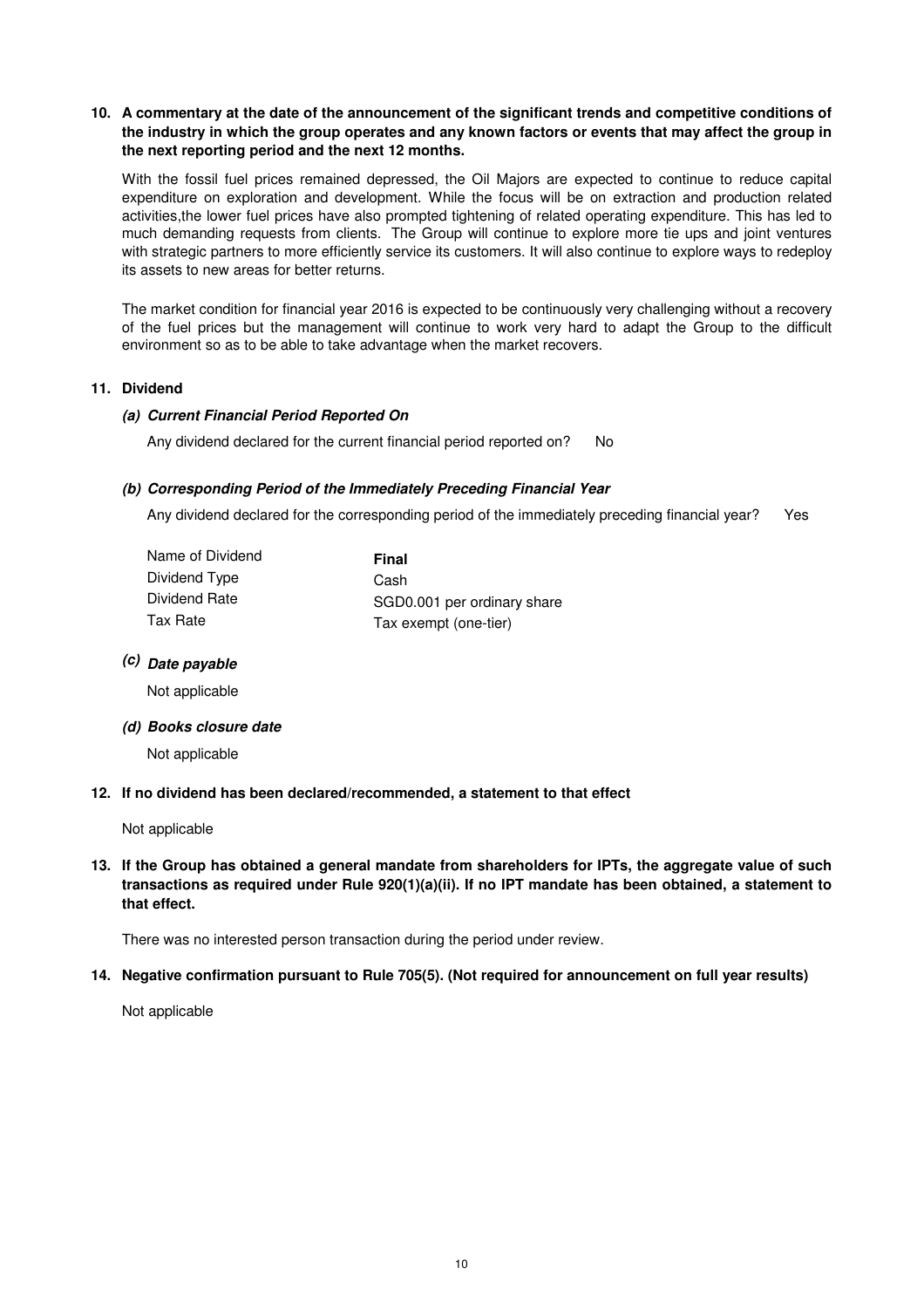### **PART II - ADDITIONAL INFORMATION REQUIRED FOR FULL YEAR ANNOUNCEMENT**

(This part is not applicable to Q1, Q2, Q3 or Half Year Results)

**15. Segmented revenue and results for business or geographical segments (of the group) in the form presented in the issuer's most recently audited annual financial statements, with comparative information for the immediately preceding year.**

During the current year, management has rationalised and made changes to its operating segments by focusing on the (i) production and maintenance support assets and (ii) exploration and development support assets.

The change in operating segments is in line with the requirements of the accounting standard FRS 108 - Operating Segments.

#### **Business Segments**

|                                                      | <b>Production</b><br>and<br>maintenance<br>support | <b>Exploration</b><br>and<br>development<br>support | <b>Others</b>   | <b>Total</b><br>operations |
|------------------------------------------------------|----------------------------------------------------|-----------------------------------------------------|-----------------|----------------------------|
| Year ended 31 December 2015                          | <b>US\$'000</b>                                    | <b>US\$'000</b>                                     | <b>US\$'000</b> | <b>US\$'000</b>            |
| Revenue                                              | 312,492                                            | 38,219                                              | 436             | 351,147                    |
| Reportable segment results from operating activities | 26,103                                             | 55                                                  | 436             | 26,594                     |
| Other income                                         | 11,307                                             |                                                     | 13,929          | 25,236                     |
| Share of results of associates and joint ventures,   |                                                    |                                                     |                 |                            |
| net of tax                                           | 8,819                                              | 19,024                                              | (4, 395)        | 23,448                     |
| Finance income                                       | 4,439                                              |                                                     |                 | 4,439                      |
| Finance expense                                      | (21, 019)                                          | (5, 393)                                            |                 | (26, 412)                  |
| Unallocated expenses                                 |                                                    |                                                     |                 | (14, 940)                  |
| Profit before income tax                             |                                                    |                                                     |                 | 38,365                     |
| Income tax expense                                   |                                                    |                                                     |                 | (1,581)                    |
| Profit for the year                                  |                                                    |                                                     |                 | 36,784                     |
| Reportable segment assets                            | 2,434,900                                          | 323,976                                             |                 | 2,758,876                  |
| Investment in associates and joint ventures          | 45,406                                             | 98,056                                              | 60,513          | 203,975                    |
| Unallocated assets                                   |                                                    |                                                     |                 | 145,551                    |
| Total assets                                         |                                                    |                                                     |                 | 3,108,402                  |
| Reportable segment liabilities                       | 1,652,976                                          | 205,154                                             |                 | 1,858,130                  |
| <b>Unallocated liabilities</b>                       |                                                    |                                                     |                 | 8,962                      |
| <b>Total liabilities</b>                             |                                                    |                                                     |                 | 1,867,092                  |
| Capital expenditure                                  | 402,120                                            | 30,666                                              |                 | 432,786                    |
| Unallocated capital expenditure                      |                                                    |                                                     |                 | 187                        |
| Total capital expenditure                            |                                                    |                                                     |                 | 432,973                    |
| Other material non-cash items:                       |                                                    |                                                     |                 |                            |
| Depreciation                                         | 103,659                                            | 30,865                                              |                 | 134,524                    |
| Unallocated depreciation                             |                                                    |                                                     |                 | 349                        |
| Total depreciation                                   |                                                    |                                                     |                 | 134,873                    |
| Impairment loss on plant and equipment and           |                                                    |                                                     |                 |                            |
| provision for trade receivables                      | (81, 128)                                          |                                                     |                 | (81, 128)                  |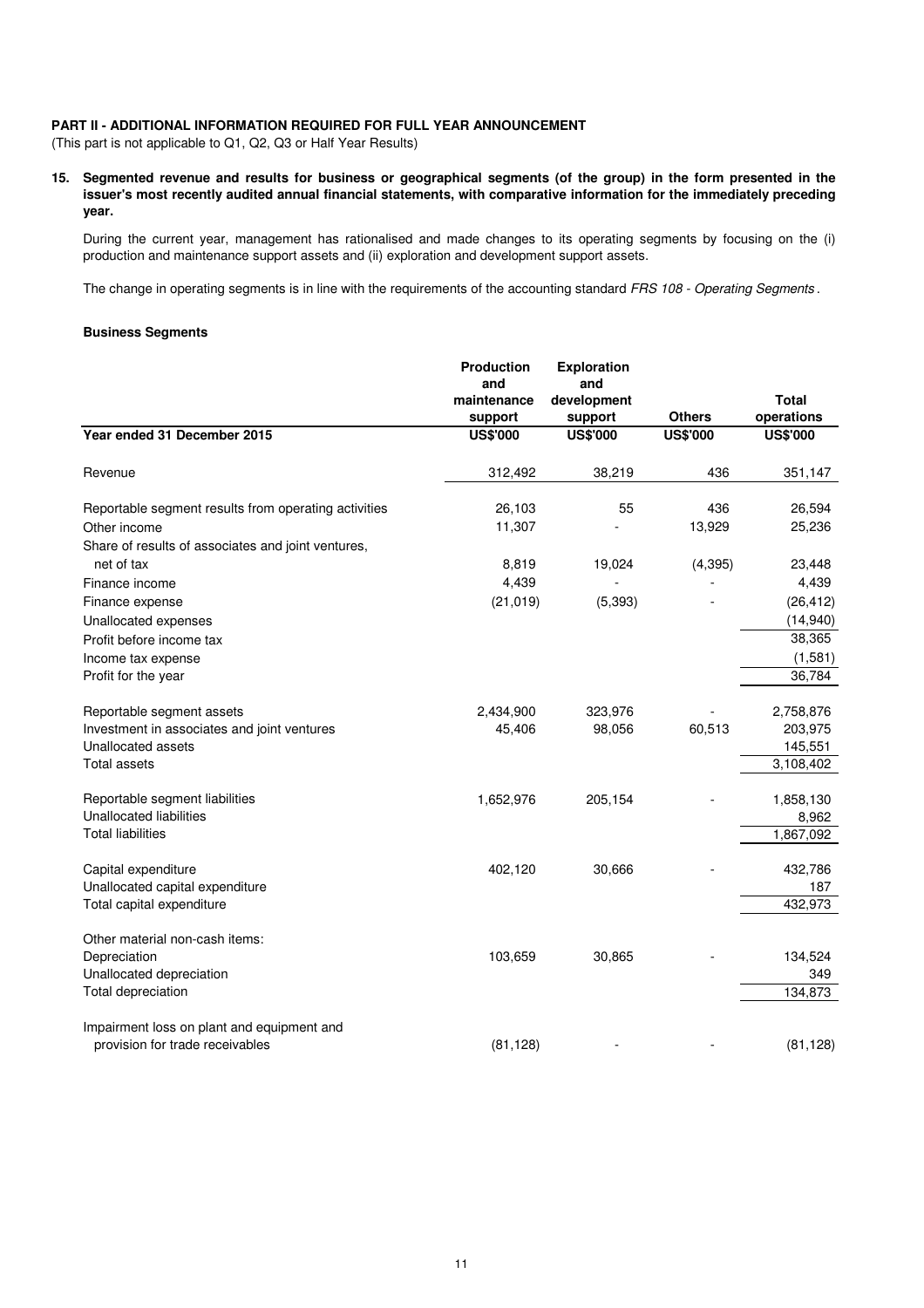# **Business Segments (Cont'd)**

|                                                                                                   | Production<br>and          | <b>Exploration</b><br>and  |                 |                            |
|---------------------------------------------------------------------------------------------------|----------------------------|----------------------------|-----------------|----------------------------|
|                                                                                                   | maintenance                | development                | <b>Others</b>   | <b>Total</b><br>operations |
| Year ended 31 December 2014                                                                       | support<br><b>US\$'000</b> | support<br><b>US\$'000</b> | <b>US\$'000</b> | <b>US\$'000</b>            |
|                                                                                                   |                            |                            |                 |                            |
| Revenue                                                                                           | 375,901                    | 10,324                     | 287             | 386,512                    |
| Reportable segment results from operating activities                                              | 194,623                    | (8, 119)                   | 286             | 186,790                    |
| Other income                                                                                      | 45,778                     |                            |                 | 45,778                     |
| Share of results of associates and joint ventures,                                                |                            |                            |                 |                            |
| net of tax                                                                                        | 3,548                      | 19,087                     | 5,407           | 28,042                     |
| Finance income                                                                                    | 5,697                      | 104                        |                 | 5,801                      |
| Finance expense                                                                                   | (17, 201)                  | (5, 287)                   |                 | (22, 488)                  |
| Unallocated expenses                                                                              |                            |                            |                 | (18, 160)                  |
| Profit before income tax                                                                          |                            |                            |                 | 225,763                    |
| Income tax expense                                                                                |                            |                            |                 | (2,029)                    |
| Profit for the year                                                                               |                            |                            |                 | 223,734                    |
| Reportable segment assets                                                                         | 2,188,464                  | 304,573                    |                 | 2,493,037                  |
| Investment in associates and joint ventures                                                       | 37,826                     | 68,993                     | 66,095          | 172,914                    |
| Unallocated assets                                                                                |                            |                            |                 | 315,020                    |
| <b>Total assets</b>                                                                               |                            |                            |                 | 2,980,971                  |
| Reportable segment liabilities                                                                    | 1,409,583                  | 230,867                    |                 | 1,640,450                  |
| <b>Unallocated liabilities</b>                                                                    |                            |                            |                 | 27,900                     |
| <b>Total liabilities</b>                                                                          |                            |                            |                 | 1,668,350                  |
| Capital expenditure                                                                               | 85,267                     | 17,237                     |                 | 102,504                    |
| Unallocated capital expenditure                                                                   |                            |                            |                 | 250                        |
| Total capital expenditure                                                                         |                            |                            |                 | 102,754                    |
| Other material non-cash items:                                                                    |                            |                            |                 |                            |
| Depreciation                                                                                      | 85,267                     | 17,237                     |                 | 102,504                    |
| Unallocated depreciation                                                                          |                            |                            |                 | 250                        |
| Total depreciation                                                                                |                            |                            |                 | 102,754                    |
|                                                                                                   |                            |                            |                 |                            |
| Gain on disposal of subsidiaries, joint venture, assets<br>held for sale, and plant and equipment | 35,774                     |                            |                 | 35,774                     |
| Provision for trade receivables                                                                   | (209)                      |                            |                 | (209)                      |